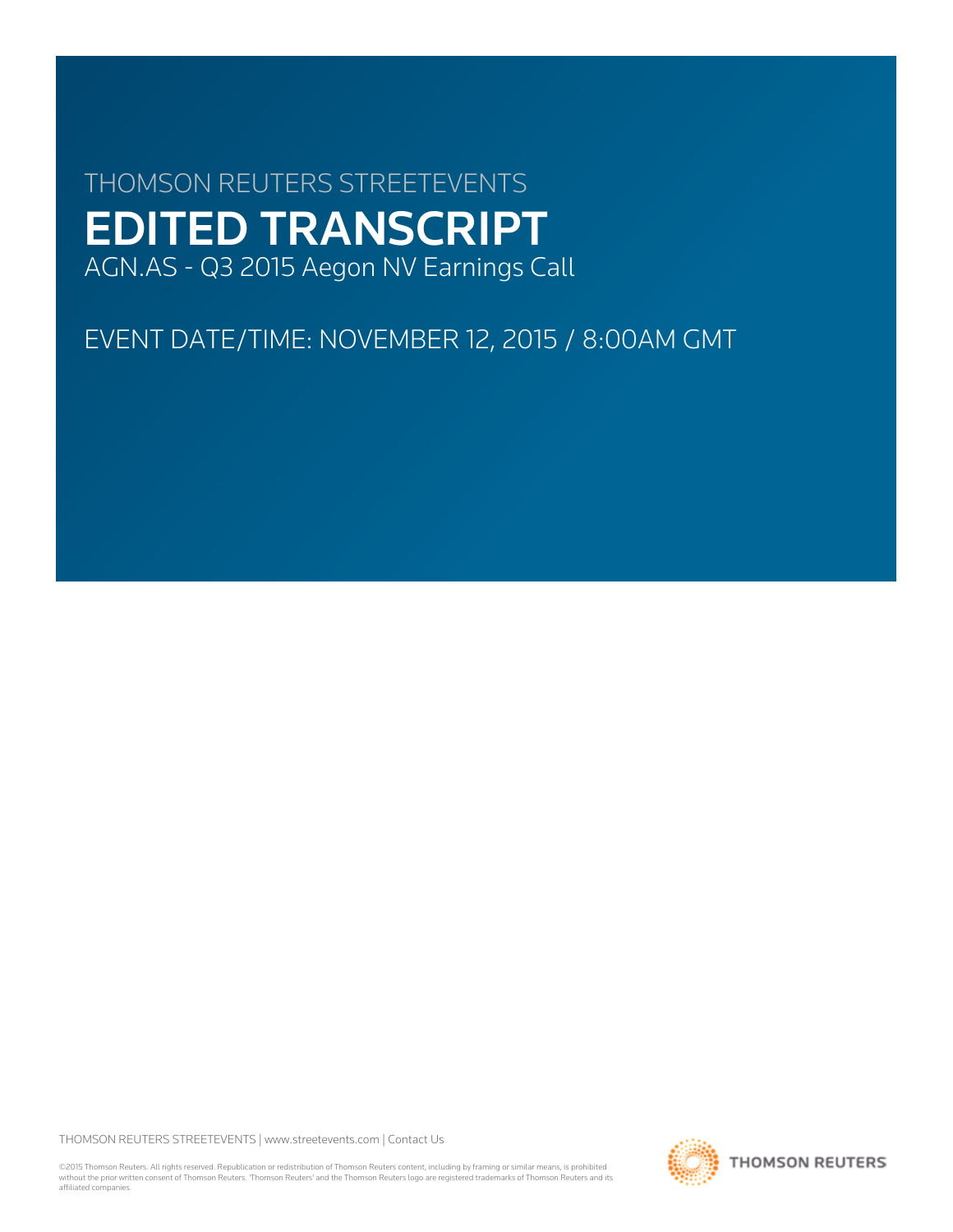# **CORPORATE PARTICIPANTS**

**[Willem van den Berg](#page-1-0)** Aegon NV - Head of IR **[Alex Wynaendts](#page-1-1)** Aegon NV - CEO **[Darryl Button](#page-3-0)** Aegon NV - CFO

# **CONFERENCE CALL PARTICIPANTS**

**[Farooq Hanif](#page-3-1)** Citigroup - Analyst **[Ashik Musaddi](#page-5-0)** JPMorgan - Analyst **[William Hawkins](#page-7-0)** KBW - Analyst **[Jan Willem Knoll](#page-8-0)** ABN Amro - Analyst **[William Elderkin](#page-9-0)** Goldman Sachs - Analyst **[Gordon Aitken](#page-10-0)** RBC - Analyst **[Mark Cathcart](#page-12-0)** Jefferies - Analyst **[Nick Holmes](#page-13-0)** Societe Generale - Analyst **[Farquhar Murray](#page-15-0)** Autonomous Research - Analyst **[Steven Haywood](#page-16-0)** HSBC - Analyst

**[Nadine van der Meulen](#page-17-0)** Morgan Stanley - Analyst

# **PRESENTATION**

#### **Operator**

<span id="page-1-0"></span>Good day and welcome to the Aegon Q3 results conference call. Today's conference is being recorded. At this time I would like to turn the conference over to Willem. Please go ahead, sir.

#### **Willem van den Berg** - Aegon NV - Head of IR

<span id="page-1-1"></span>Good morning everyone and thank you for joining this conference call on Aegon's third-quarter 2015 results. As always, we will keep today's presentation short, leaving plenty of time to address your questions. We would appreciate it if you take a moment to review our disclaimer on forward-looking statements, which is at the back of this presentation. Our CEO, Alex Wynaendts, will provide an overview of this quarter's performance and will then be joined by our CFO, Darryl Button, to answer your questions. I'll now hand it over to Alex.

#### **Alex Wynaendts** - Aegon NV - CEO

Good morning everyone and thank you for your continued interest in Aegon. Let me begin by providing you with a brief overview of the key developments of the third quarter. Our earnings were impacted by assumption changes, which I will address in more details shortly. An important step in executing on our strategy to optimize our portfolio was closing the sale of our low-returning business in Canada. This is the main driver behind the net loss this quarter. At the same time we continued to generate solid cash flows while maintaining a high level of profitable sales.

I'll now turn to slide 3, where it gives you a breakdown on the different elements of our earnings in Q3. Underlying earnings before tax on a comparable basis were up by 4% to EUR436m. In the US favorable currency movements and positive mortality experience were partly offset by

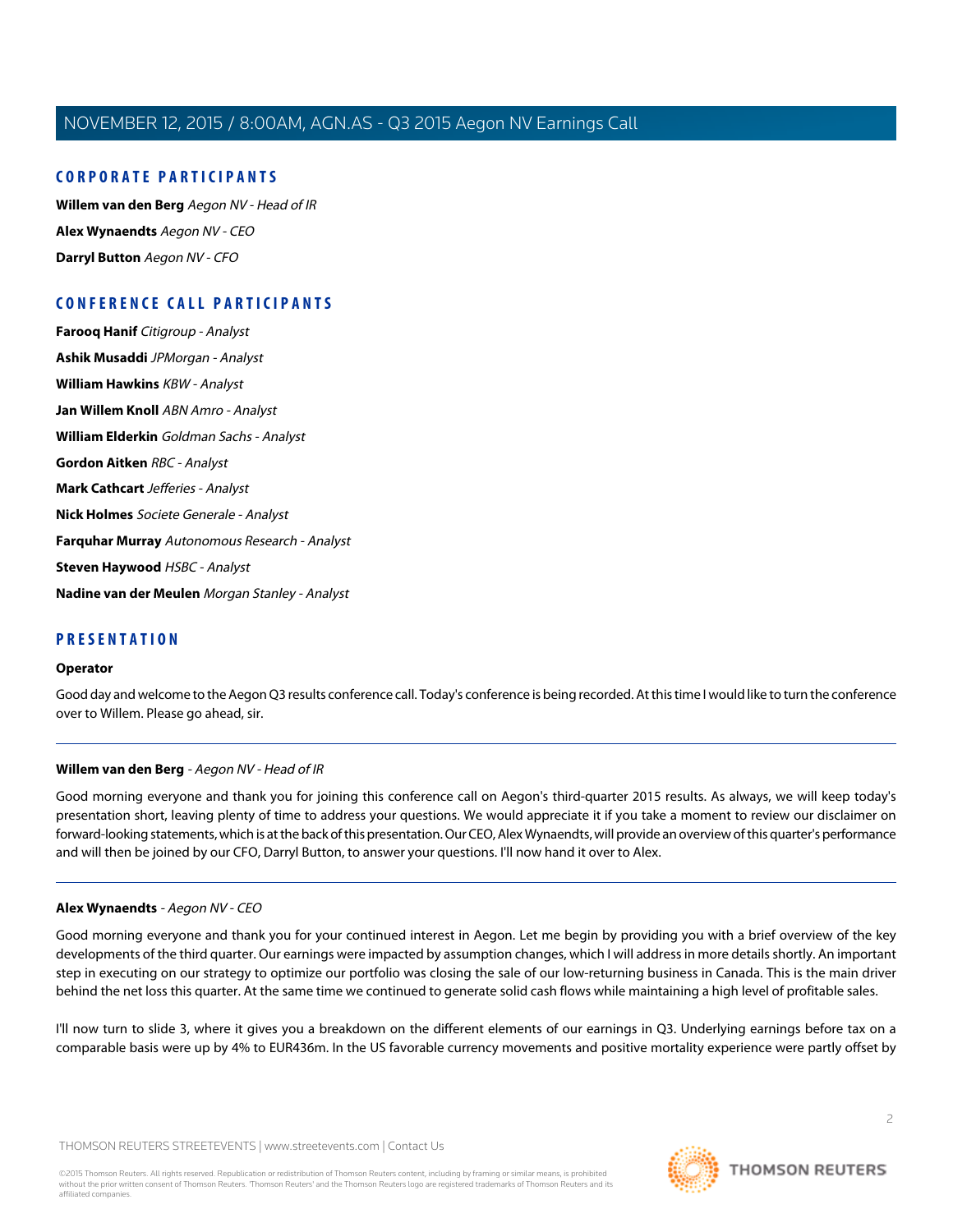the impact of divestments, by the reduction in fixed annuity earnings and by lower run rate earnings due to assumption changes and model updates. Our businesses in the Netherlands, UK and new markets performed well and in line with our expectations.

As you are aware, we review our actuarial and economic assumptions annually in this third quarter. This year our review of actuarial assumptions led to a charge of EUR96m in underlying earnings, while economic assumption changes led to a benefit of EUR101m in fair value items. Excluding actuarial assumption changes, our third-quarter earnings were EUR532m and our return on equity 8.1%. This is below our 2015 target and we will update you at our Investor Day in early January on the steps we are taking and will be taking to further improve our returns.

Other charges of EUR950m relate to the anticipated EUR750m book loss on the disposal of Canada and model updates.

Let's go to slide 4, where we'll look at assumption changes and model updates in greater detail. These changes and updates impacted our result in three ways.

The first item of EUR96m in underlying earnings relates to our actuarial assumption changes. This amount is split between our life and protection, and annuity businesses. In life and protection we further reduced lapse assumptions on the closed long-term care book, which led to a charge of EUR17m. In fixed annuities the successful reduction of balances, which is a result from the strategic repositioning of our business, led to an increase in our unit expense assumption and this explains the majority of the EUR79m charges in investments and retirement.

The second item is a gain of around EUR100m in fair value items related to economic assumption updates. This is a result of adjustments to the discount rate on our variable annuity liabilities by taking into account the differences between the treasury and swap curves to better match our hedge programs.

And the third item is the loss and other charges as a result of model refinements. As I'm sure you're well aware, we have been putting significant focus on our work to review and enhance all our models. The charges this quarter were mainly related to enhanced modeling in universal life business. We're not only reviewing and announcing our models, but at the same time we have strengthened our processes and improved our governance around our models. And as a result, we are now in a stronger position.

In addition to the one-time impacts, these three items will have a recurring negative impact on underlying earnings before tax of approximately EUR20m to EUR25m per quarter.

Let me now turn to capital on slide 5. As you can see, our Group IGD ratio increased significantly this quarter from 206% to 225%, a reflection of a strong increase in the Solvency I ratio in the Netherlands, the benefit from divestments and the effect of one-time adjustments. The increase in the Dutch capital ratio is mainly the result of the higher valuation of mortgages in the general account as spreads tightened.

Our US excess capital position was impacted by the assumption changes, by model updates and hedging losses, but remains healthy at EUR600m over the S&P AA level. Holding excess capital increased EUR1.8b, while our gross financial leverage ratio rose to 28.8%. Both of these were impacted by the divestment of our Canadian business.

We have made good progress in preparing for Solvency II. This gives us confidence that we are well positioned to operate successfully in this new regulatory framework and we look forward to updating you on our Solvency II position at our Investor Day in January.

Moving to slide 6, this quarter we once again generated strong sales in our deposit businesses, which drove overall sales up 12%. We are very pleased that our asset management, our US retirement plan and Dutch bank businesses all performed well, attracting new customers while retaining existing ones through our user-friendly platforms, a wide range of products and excellent customer service. As a result, gross deposits increased to over EUR19b for the quarter, while net deposits remained strong at over EUR4b. We did, however, see a decrease in accident and health sales this quarter.

In life, this was mainly a reflection of the large pension payout -- buyout that took place in the Netherlands last year and the divestment of our Canadian business. Excluding this buyout, life sales remained relatively stable.

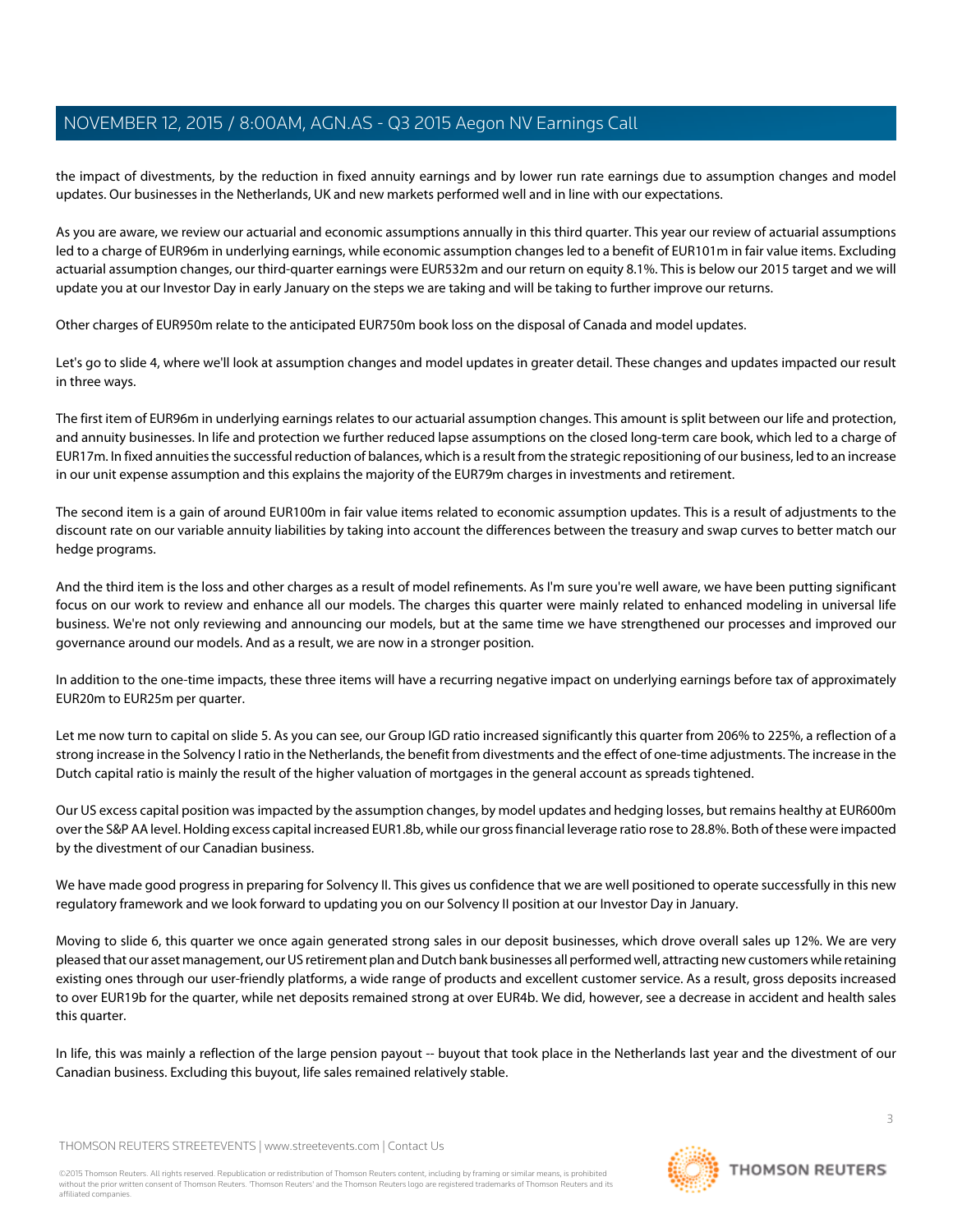In accident and health, sales were down compared with last year as the effect of a stronger US dollar was more than offset by fewer portfolio acquisitions in the US.

Let's now focus on our US retirement business on slide 7. Also here I'm very pleased that we've been able to strengthen our position in the US retirement sector, which is one of our key growth areas through the acquisition of Mercer's pension administration business. This latest strategic development demonstrates how we are further growing and diversifying our customers together with expanding our attractive offering of fee-based retirement solutions.

As a result of the Mercer's transaction, Transamerica is now Mercer's preferred defined contribution retirement plan provider. Pension assets under administration, as well as the number of retirement plan participants will both increase substantially. Indeed, by servicing close to 5m participants, we are now one of the top five retirement providers in the US, which is the largest pension market in the world. The acquisition provides us with additional scale that will help us build on the strong performance of our US retirement business as evidenced by the profitable growth in recent years.

Before wrapping up, I would like to update you on one other significant development for the Company, the designation of Aegon as a globally systemically important insurer. As many of you will have read in the last week's press release, we will work closely with our regulators to comply with the G-SII framework. We currently do not expect the capital requirements to be binding constraints for us.

To conclude, while this was a challenging quarter from an earnings perspective, it was also one in which we made a series of significant steps in the execution of our strategy. Our management team, Darryl and I, look forward to seeing you in person at our Investor Day in January, where we will provide you with an update on our business strategy, on our capital framework on the Solvency II and how our businesses will execute on our plans to further improve our returns.

Thanks again for your time this morning. Darryl and I are now happy to take any questions you may have. Thank you.

# **QUESTIONS AND ANSWERS**

#### <span id="page-3-1"></span>**Operator**

(Operator Instructions). Farooq Hanif, Citigroup.

#### **Farooq Hanif** - Citigroup - Analyst

Hi everybody. Thank you very much. Firstly, can I ask about further risk to fixed annuity unit costs as that book runs down?

<span id="page-3-0"></span>Secondly, is there not a risk now to US cash flow given that we're seeing this ever-decreasing level of surplus capital in the US?

And lastly, what is driving the reduction in US VA sales? It was down 2Q on 1Q and also now down 3Q on 2Q. So what's going on? Is this some sort of pre-DOL-related concern? Can you run through that? Thank you.

#### **Darryl Button** - Aegon NV - CFO

Yes. Hi Farooq. It's Darryl. Let me jump in on some of those questions. On the fixed annuities, yes, we think we've taken what we need to to basically continue to run the book down. So obviously there's been some pressure on unit cost as the book continues to drive its way down. We have taken costs out of that business as well to fit within the new projection, if you will, and combining the run-off of that business with our existing annuity business in the US. So I don't see a further degradation coming from that going forward.

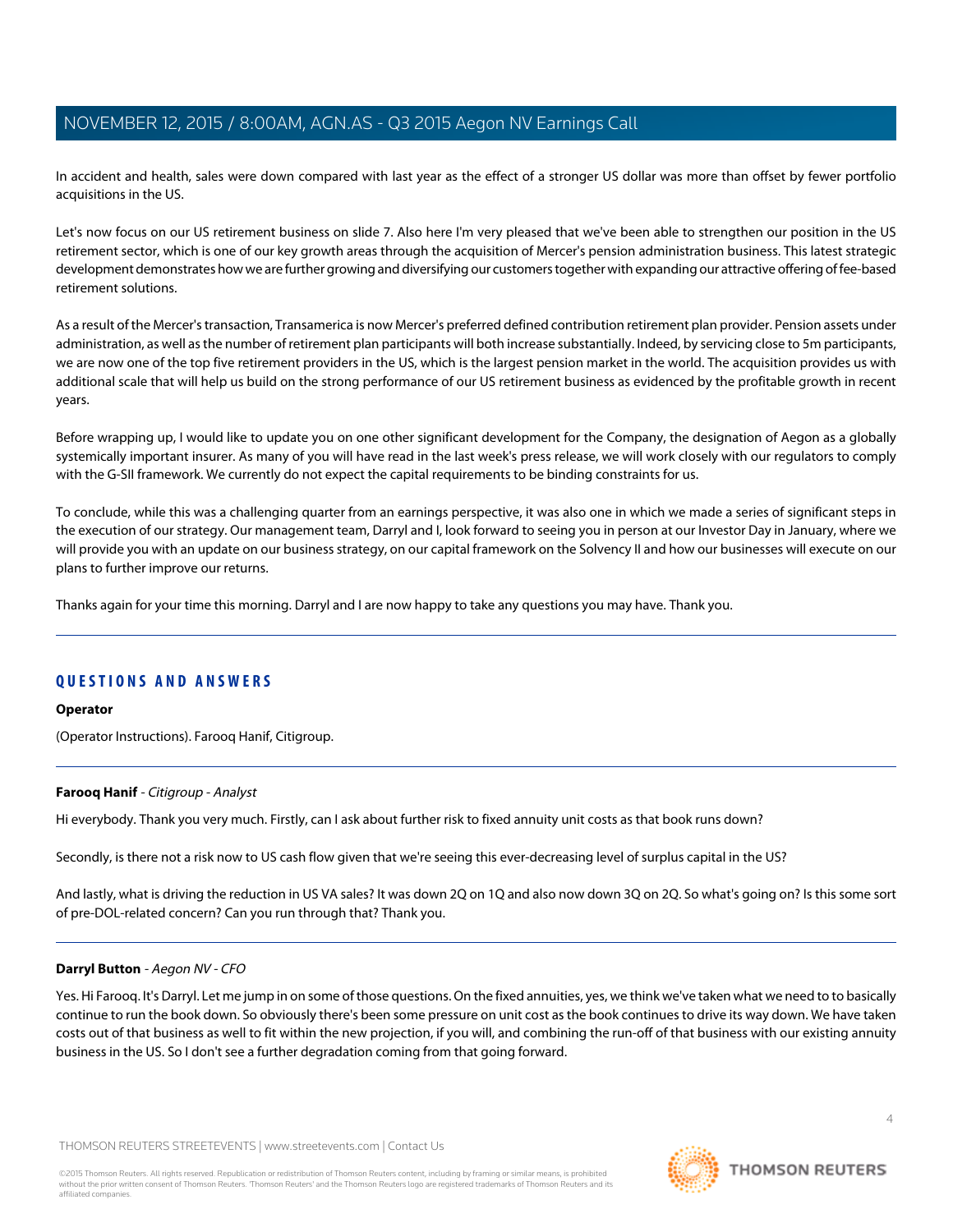Your second question was on US cash flows. There is an impact on US operating free cash flows coming from the model and assumption update. It's around similar size to the number that we're talking about on the IFRS side, so somewhere in that \$20m to \$25m range. So I do see the US cash flows coming down for that. But I don't see any further reduction in that. So I still think the US cash flow projections will still continue to be fairly robust.

On the VA sales?

### **Alex Wynaendts** - Aegon NV - CEO

Yes. Let me say here, Farooq, that we still are one of, as you know, top-10 providers in the US, which very much fits in our strategy to sell products that make sense for both our customers and ourselves. With interest rates where they have been, we have taken actions to ensure that we maintain profitability. And that really is our focus.

In relation to DOL, we at this point in time do not see any change in sales pattern. As you know on DOL, they have now indicated that the final rules will address many of the thousand of comments that they received. We expect that the DOL proposal will now come only to us back in the middle of next year.

But what I think here is and I'd like to say here is that I strongly believe that we have the track record of being able to adjust our product offering, our product design and also sales and marketing practices in order to reflect what the new regulation will be. And we've shown that flexibility and we expect to be able, with that flexibility, will remain very strongly positioned in a market that is providing products that millions of customers in the US continue to need.

### **Farooq Hanif** - Citigroup - Analyst

Thank you very much. Can I just come back quickly on the US cash flow? Would you encourage us to adjust our forecast for the upstream from the US?

#### **Darryl Button** - Aegon NV - CFO

Are you talking in the near term, Farooq, or --

#### **Farooq Hanif** - Citigroup - Analyst

Yes, in the near term. I know you're looking to mitigate, but would you -- of course you can't encourage us to change your forecasts, but would you say that it's something that's sensible given underlying cash flow is going to be lower?

## **Darryl Button** - Aegon NV - CFO

Well on the US capital position, we are still very much the top end of our excess capital range in the US. So we're 600m over and above our AA thresholds in the US, so the capital ratios are very strong in the US. We're not disclosing RBC ratios on a quarterly basis, but they still remain in the neighborhood of 500%. So capital ratios are strong, and I expect the dividends to continue to flow and upstream from the US according to our plans.

#### **Farooq Hanif** - Citigroup - Analyst

Thank you very much. Thank you.

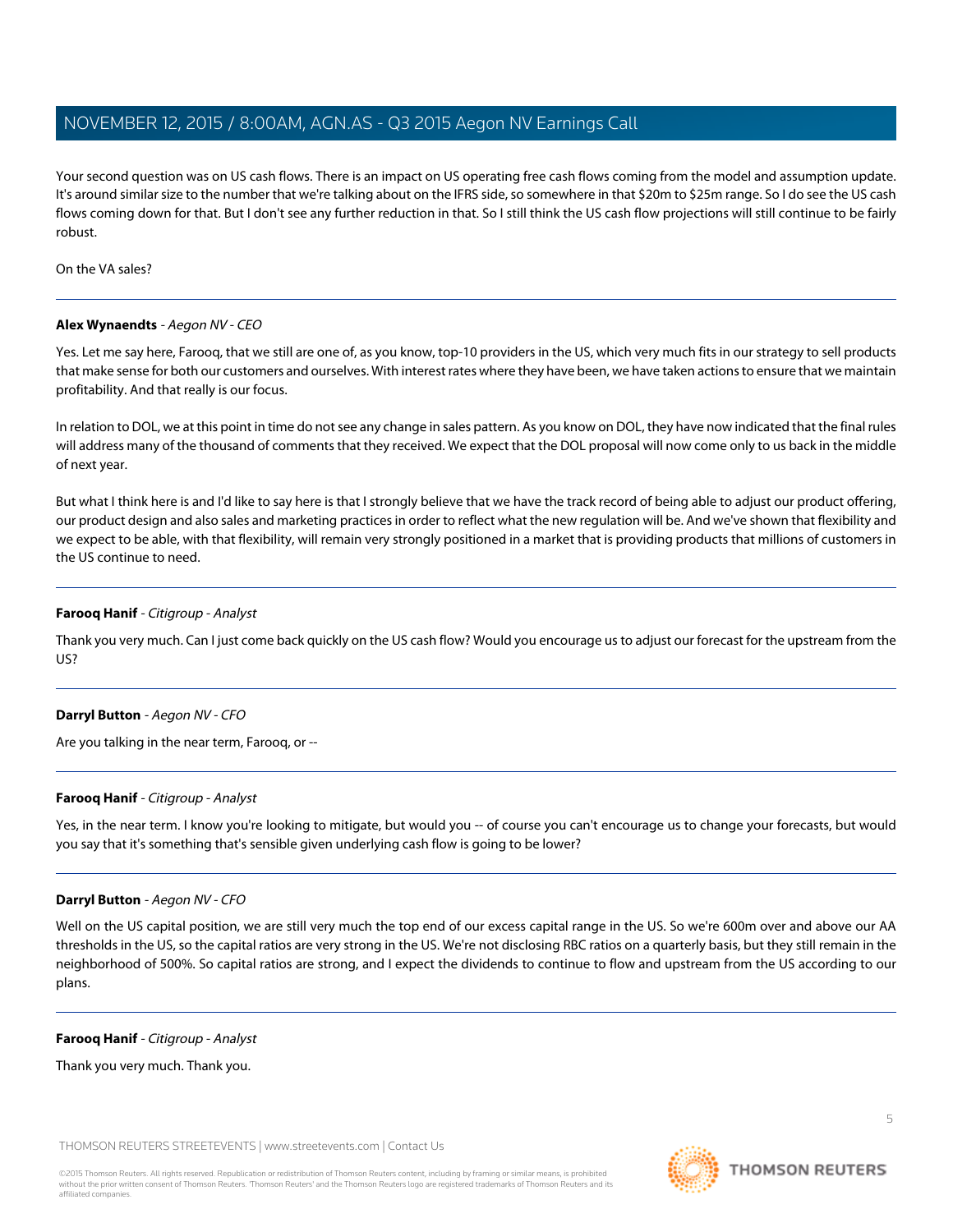## **Operator**

Ashik Musaddi, JPMorgan.

## <span id="page-5-0"></span>**Ashik Musaddi** - JPMorgan - Analyst

Yes. Hi. Good morning Alex. Good morning Darryl. Just a few questions. First of all, can you just give us a bit more update on this model update? What I'm trying to understand here is is this an acceleration process you're doing ahead of your investor day or is it business as usual, i.e. there are many more model updates we should expect going forward as well, because clearly this has been a phenomena of your results for quite a few quarters now. For example, like in this quarter we were expecting a big model update change or assumption change on mortality, whereas it was fixed annuities-related this time. So how should we think about that? That's the first one.

Secondly is, given your capital has gone up quite a lot, IGD 206% to 225%, is it sensible to read across that your Solvency II position must have improved as well on the back of that? And do you really see any risk of capital raising because the market is clearly worried about your capital position? So that's the second one.

And thirdly is, related to that, that your Dutch capital has improved materially to 250% Solvency I, which I would assume, say, give or take around 160%, 170% Solvency II. How should we think about cash flows from Netherlands, because I think this has been an issue in the past that you are not really expecting to extract cash out of Netherlands. But do you think that the Dutch business is in a good shape to start extracting cash or do you think it's just too early to talk about that? Thank you.

# **Darryl Button** - Aegon NV - CFO

Yes. Hi Ashik. It's Darryl. Well, first of all, let me try and hit those in order. On the model updates, I would say we're not in business as usual but we are certainly transitioning to that. So we've had a very -- as we talked about last year, a very intensive review program underway across the organization to independently validate, review and subject all of our models to just a new higher level of standard of governance going forward. So that is a blitz program that we've been putting in place.

We're two years into that program. We have moved on to the more the medium-sized models in the organization and we do see pluses and minuses coming out of that activity. But the one area where we've taken charges here relates really to our universal life business in the US and this is just continued remediation from some of the issues we found last year.

But the core issue on the universal life is that modeling by nature is simplifying down your policy set to be able to work within the technology that you have to do the modeling. And what we're finding is that that simplifying process was too simple for some of the complex guarantees in universal life, which in particular have become more valuable in the low interest rate environment. So we have done a lot of work with new models and new technology to get to a more granular level of universal life modeling, which is showing some losses on those complex guarantees.

You'll note that that's where some of our experience has been poor throughout the year, has always been centered on that universal life business. So I think we're doing what we can to get on top of that issue and get that brought to the forefront. We're certainly transitioning into, as we get onto the smaller models, into a BAU environment. But the last two years have not been business as usual because of that program.

# **Ashik Musaddi** - JPMorgan - Analyst

Yes. Just to follow up on that before we go into the other question, just to follow up on that, should we be expecting a bit more update on this at your Investor Day as to what are your plans in coming quarters in respect to model updates, because this has been one of the biggest noise that we are seeing in your results for quite some quarters? Or is it worth saying that these things will more or less end? I'm not talking about small model

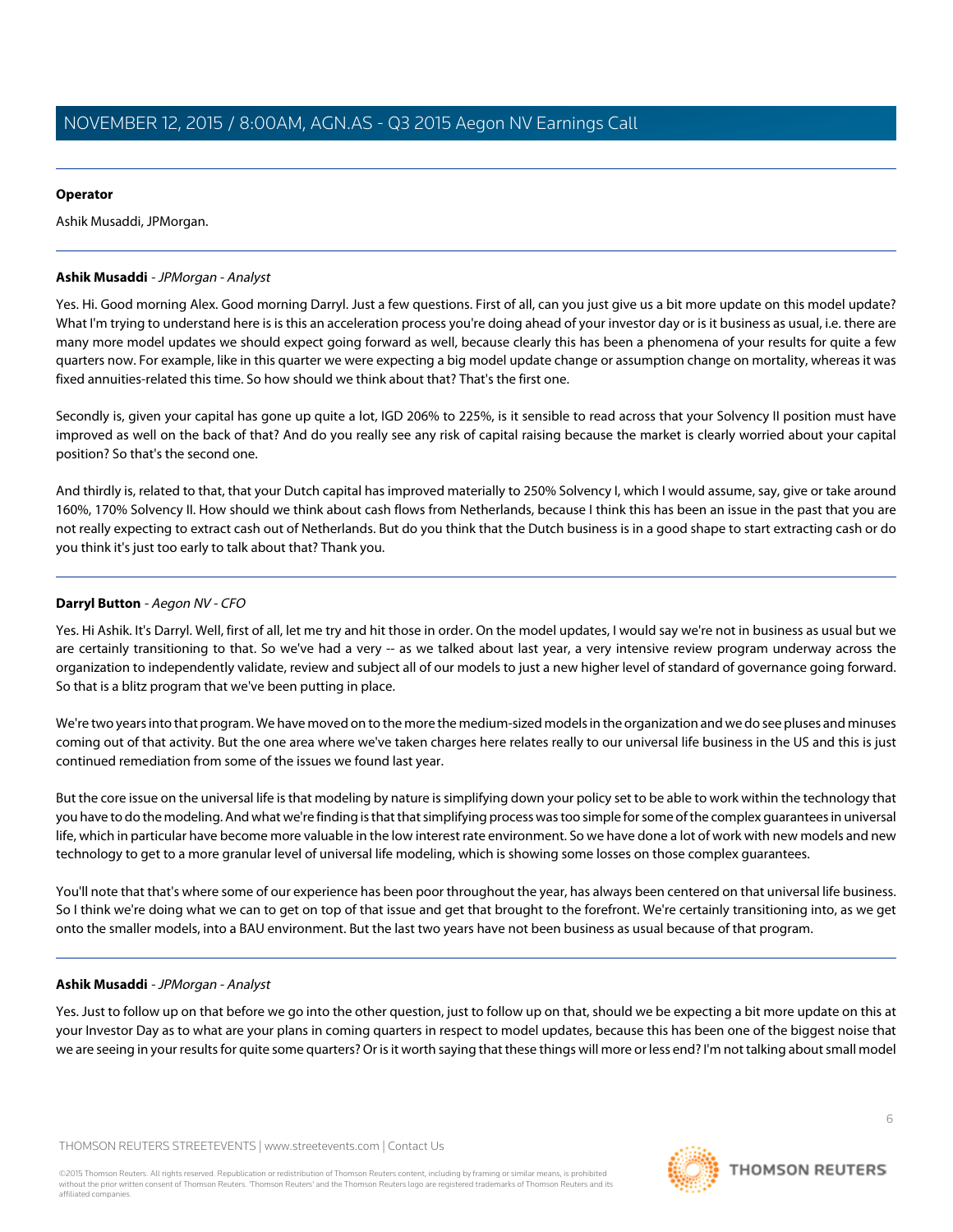update, that's fine because that's part and parcel of a life company. But is it fair to say that once you are done with your strategy update, probably these things will not recur after that?

### **Darryl Button** - Aegon NV - CFO

Yes. Well certainly we will talk about it in January. And Mark and [Theo] will be there as well and can talk about what the US is doing on that front. The irony here is that we acknowledge some of the modeling surprises that we've had over the years, which is why we've entered into this program.

So these aren't falling on us. And we're going through with a whole in-depth deep dive across our entire modeling environment for the organization. It's ambitious, but we're doing that with the sole objective of taking down surprises going forward. But unfortunately that means we have to live with and deal with the findings that we have when we have them. And right now it's primarily the universal life, I would say the complexity of the modeling in the US. So we will address that further in January when the US team is there.

Your second question was on the strong IGD results. Is there a read-through to Solvency II? Yes, that's fair. It's not one for one. But some of the -particularly in the Netherlands, with the stronger performance on the mortgage valuation, that will cut across and go into Solvency II. And there's other pluses and minuses on that. So there does tend to be some read-through on some of the components. But I would say it's not one for one and not all of them. But directionally for sure.

And then on the Netherlands specific, you asked on the strength of the IGD ratio. Yes, so obviously we're still focused on completing the IMAP approval process for Solvency II. We're really not providing an update to any of our ranges at this point. They still have all the same unknowns. We haven't received our internal model approval yet, but I would say that the tone and conversations are going well. So I expect to hear in December on that.

And then as we've said many times, we really won't make a decision on dividends related to the Netherlands business until we have that final answer. Maybe the only other caveat I would add to that is tax still remains very much an issue -- an open issue for the industry in the Netherlands and we're waiting for Dutch central feedback -- Dutch Central Bank feedback on the modeling of taxes. And that's still very much an open item.

#### **Ashik Musaddi** - JPMorgan - Analyst

Yes. And just to follow up on that second point, in last quarter, if I remember correctly, you did mention that you still have a lot of levers to be pulled and not thinking of capital raising. Would you stick with that argument at this point as well?

#### **Darryl Button** - Aegon NV - CFO

Yes. Well I think we're still solidly within the Group ratio range that we gave before. And we think that that's a solid range and I don't see the need for any capital raising in that regard.

#### **Ashik Musaddi** - JPMorgan - Analyst

Yes. Thank you. That's very clear.

#### **Darryl Button** - Aegon NV - CFO

Okay.

THOMSON REUTERS STREETEVENTS | [www.streetevents.com](http://www.streetevents.com) | [Contact Us](http://www010.streetevents.com/contact.asp)

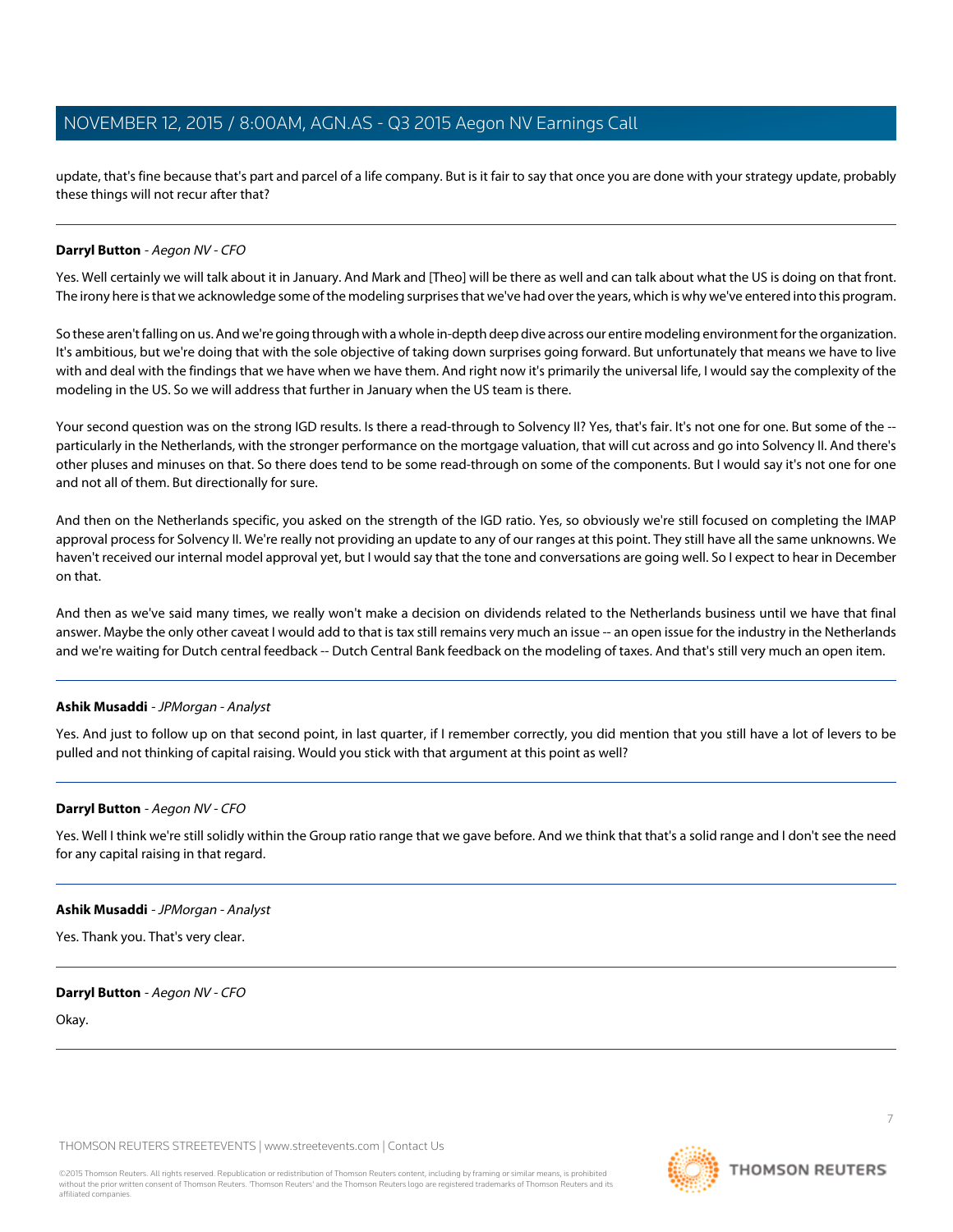## **Operator**

William Hawkins, KBW.

#### <span id="page-7-0"></span>**William Hawkins** - KBW - Analyst

Hello. Thanks guys. First of all, could you just give a bit more clarity on what's driven the impact on earnings that you've guided to? You've mentioned a lot of different things that have hit the 3Q. When you're talking about the EUR20m to EUR25m recurring, what exactly is driving that?

And then just more philosophically, I don't really understand accounting, but the whole point of taking charges is to reduce the drag on future earnings. So how come we've got a charge from assumption changes and a drag on future earnings, if you could just educate me on that?

And then secondly, very briefly, Alex, you deliberately mentioned that figure of EUR532m of profits for the 3Q if we add back the EUR96m charge. Are you suggesting that that is a level that we can annualize, so that's a clean figure? And if not, can you just remind me, apart from the EUR96m you've adjusted, what would be another material thing I should be thinking about if I can't annualize that EUR530m? Thank you.

### **Darryl Button** - Aegon NV - CFO

Let me take the first one. On the underlying earnings guidance, it's about \$25m. That fits in the EUR20m to EUR25m range that we talked about. That would come off the US life numbers; that's where that's coming from. A lot of that comes back down to the universal life issues that I mentioned before.

Specifically to your question why is there a running cost and an upfront, that's the nature of the accounting. A lot of times these are really coming down to forward/back projections and reserve calculations. And there's always an upfront component, which represents the history brought forward, and then there's a going-forward component, which is either a reserve build or a DAC amortizing trajectory that's impacted as well. So that's very common in this accounting that when you have a deterioration in the cash flow projection there's an upfront component and a running component.

#### **William Hawkins** - KBW - Analyst

So you'd match the \$25m with the 209m model charge?

#### **Darryl Button** - Aegon NV - CFO

Yes. They're largely related to the same issues, yes.

#### **William Hawkins** - KBW - Analyst

Thanks.

# **Darryl Button** - Aegon NV - CFO

And in the US life would be where it would show up geographically. And then, Alex?

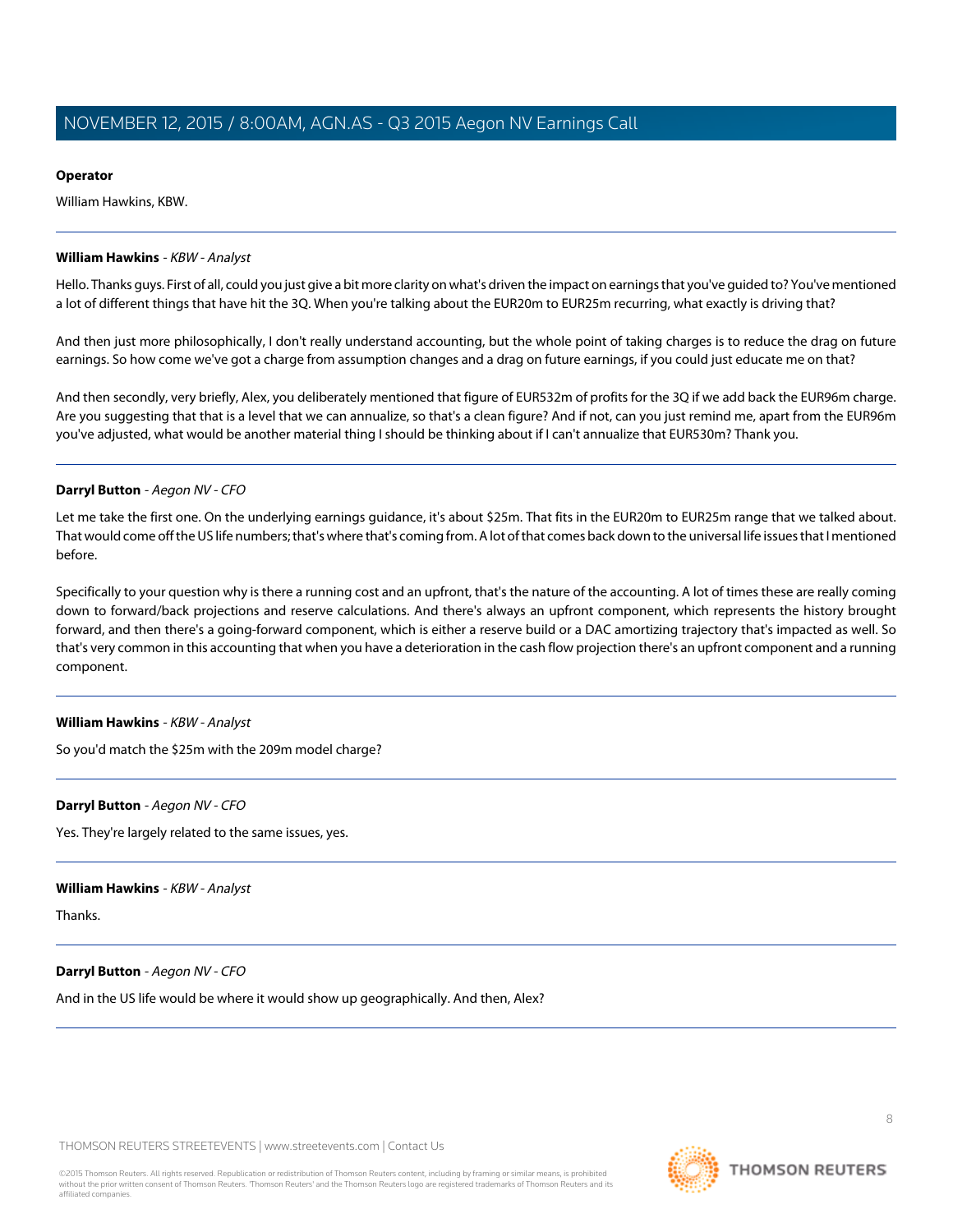## **Alex Wynaendts** - Aegon NV - CEO

Yes. Well, I can confirm what you were saying, and also confirm that the impact that we've mentioned on the run rate from these assumption changes is included in the Q3 numbers. And therefore the number corrected for the EUR96m should be a good indicator. But I'd also like to repeat here what I said earlier. This means that we are below our target that gets us to 8.1% return on equity.

We've been very clear, and I want to repeat it here, that this is below our target. And we will update you in January on the steps we're taking in our businesses to further improve our returns. I would not like to elaborate more here. I would like to do that in person and give you the broader context, and you'll also be able to see management who are going to be executing on these steps which we'll be taking.

#### **William Hawkins** - KBW - Analyst

That's excellent. Very clear. Thank you.

#### **Operator**

<span id="page-8-0"></span>Jan Willem Knoll, ABN Amro.

#### **Jan Willem Knoll** - ABN Amro - Analyst

Can you hear me now?

#### **Alex Wynaendts** - Aegon NV - CEO

Yes.

#### **Jan Willem Knoll** - ABN Amro - Analyst

Excellent. Thank you. Thanks for taking my questions. On the Dutch market revaluation was obviously a quite large number. Can you quantify the impact on the Dutch IGD ratio and what the impact was of the other market movements? And can you also indicate how much organic generation there was ex the market impacts and how much that added to the Dutch IGD ratio?

And given the strong jump in the Dutch IGD ratio, can we expect a similar movement in the Dutch Solvency II ratio? That would be helpful.

And just on the drop in the US excess capital, you mentioned it won't impact the capacity of the US operations in terms of upstreaming dividends. But you mentioned one of the drivers has been a negative impact of the hedging adjustments. Can you explain a little bit more what you did - what sort of hedging adjustments we are talking about here? And can we expect more of these adjustments to your current hedging programs? Thanks.

#### **Darryl Button** - Aegon NV - CFO

Hi Jan Willem. I would say, yes, so on the mortgage adjustment, what we saw was, roughly speaking we saw about a 50-basis-point reduction in the spreads, maybe a little bit less than that. That would translate to about a EUR400m, EUR450m impact on the Dutch capital position and under the IGD ratio. So that's putting it in terms of in euros.

In particular on your US question on hedges, what we saw on the US hedging program, it was also in part related to the model and assumption updates, where we, really when we completed the quarter, what would happen and what it showed us in retrospect is that we were under-hedged

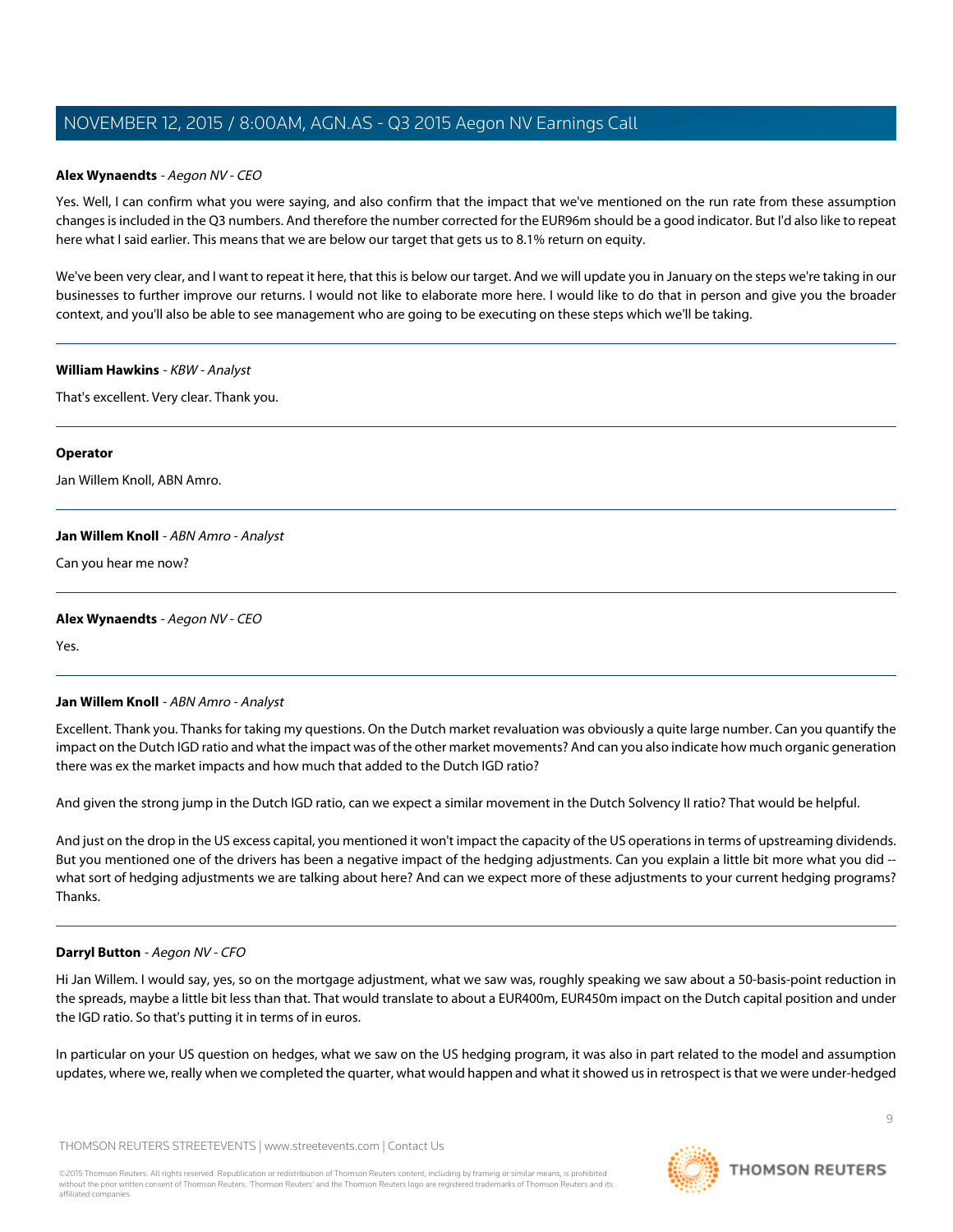for the quarter because of the new projections of the liabilities under the new assumptions. And that was in a market where S&P returns were down 8% on the quarter.

So what it had showed us was some ineffectiveness on the hedging because of the changes to the liability projections throughout the quarter, in combination with the down market. Obviously those two things worked together to produce some additional losses inside the hedge programs than what we would normally expect going forward. That's all been trued up going forward and we wouldn't expect that kind of volatility.

In addition, there were some basis losses inside the hedge program too as well. So net/net I would say there was two or three different things that happened inside the US VA hedge program that all went to the same direction and produced negative results, and we expect that to be a lot tighter going forward.

I apologize I missed your second question, which I think was also related to the Netherlands situation.

### **Jan Willem Knoll** - ABN Amro - Analyst

Yes, just on the big jump you saw in the Dutch IGD ratio I assume that we can see a similar impact, a similar improvement at least, in the Dutch Solvency II ratio. I'm just wondering whether you could have some -- shed some light on that.

### **Darryl Button** - Aegon NV - CFO

Yes. And related to the mortgage valuation, that's absolutely true; that carries across. Obviously that's some volatility in both current IGD ratios and we'll have some volatility in the Solvency II ratio that we have to be cognizant of and aware of. But that does read across and read through.

There is another component this quarter. We were able to, because of what we've been able to accomplish on the [OPTI] side, we were able to release a restriction on our Solvency I IGD ratio. That's also improving the ratio this quarter, but that would not have a read through into our Solvency II because of different treatment on a Solvency II basis. So some reads across and some does not.

#### **Jan Willem Knoll** - ABN Amro - Analyst

Okay. Fair enough. Thanks.

#### **Darryl Button** - Aegon NV - CFO

Yes.

#### <span id="page-9-0"></span>**Operator**

William Elderkin, Goldman Sachs.

# **William Elderkin** - Goldman Sachs - Analyst

Thank you and good morning everyone. A couple of questions. Just firstly, on the Dutch Solvency II ratios, the range you indicated with the second-quarter result, from your commentary can I take it that that range remains robust and a good guide to where you expect to end up?

Second, I think you mentioned you expect to get the answer back from the Dutch regulator in December. Will you be letting the market know the outcome of that process in December or will we have to wait until January?

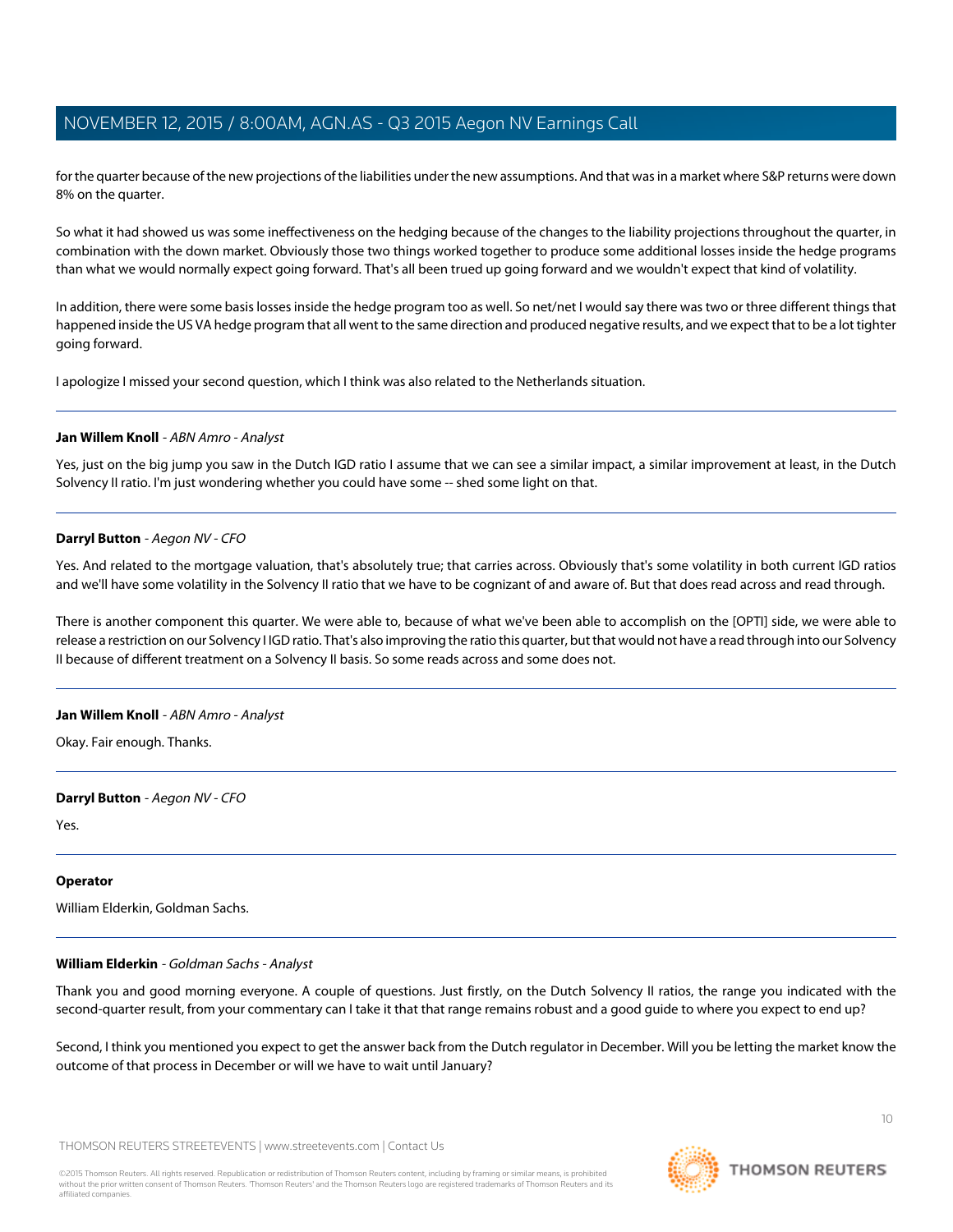And then lastly, if I remember correctly from the second-quarter conference call, I think Alex you seemed to me fairly optimistic in terms of your, Aegon's ability to return capital to shareholders once the Solvency II modeling process is complete. Are you still bullish if that was a fair description given what you know now?

And I think that will do for the moment. Thank you.

### **Darryl Button** - Aegon NV - CFO

Hi William. Let me take the first two. On the NL Solvency II ratio we are not going to update ranges at this point. And we are going to save that for January 13. And the primary reason being even though the conversations and the tone and everything is going well and the IMAP approval, we don't have the approval yet so I just want to be cautious on that. I do expect it sometime in December, so I think we will hold off until January to make any formal announcement on that because I don't exactly know when in December we'll get it. So that's the answer to your second question.

And then on --

### **William Elderkin** - Goldman Sachs - Analyst

No, just on that, what I was getting at is, is the 125 to 150 you indicated, is that bandwidth still good? I'm not looking for an answer within it, but just the bandwidth.

### **Darryl Button** - Aegon NV - CFO

I think the difficulty and intentionally because we are really in no different space in terms of formal answers, we are not going to formally change the range. There is some, as I mentioned before, there is some read across from the mortgage valuation, which will come forward into the Netherlands numbers and improve those. And the conversations, as I said, on the IMAP are going well. So I would say officially we are not going to change the range, but the tone is in the right direction and we are headed to the right, I would say the right side.

#### **Alex Wynaendts** - Aegon NV - CEO

On the return of capital, William, I am certainly reiterating our commitment to return capital to shareholders, in particular in relation to the transaction around the Association Aegon, the EUR400m. Obviously I've said that we want to have clarity first and we will need to have clarity first, but I remain committed to returning that capital.

# **William Elderkin** - Goldman Sachs - Analyst

Great. Thank you.

#### <span id="page-10-0"></span>**Operator**

Gordon Aitken, RBC.

#### **Gordon Aitken** - RBC - Analyst

Thank you. Morning again. Yes, just a quick one on the -- back to this \$20m to \$25m charge. Darryl, you said it's a combination of an assumption change and an ongoing drag. Is that common in the US, because it's not common Europe, so if you could just explain that?

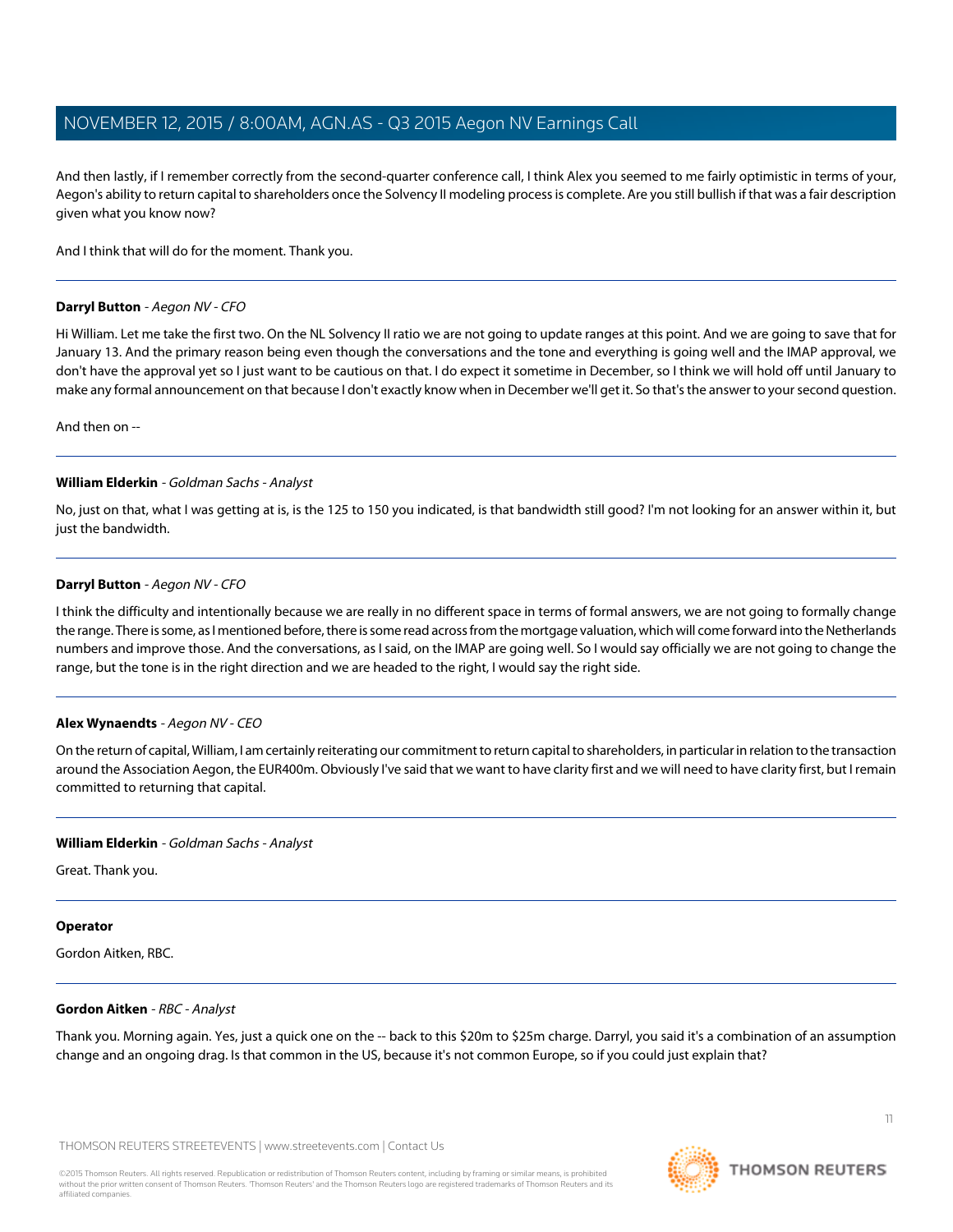Second question is on the acquired Mercer's pensions administration business, so you've acquired \$71b of assets. What's the average revenue charge on those assets? And if you can just tell us a little bit more about why Mercer's was happy to get out of that business. And are there other potential consultants who are big in administration who also want to get out?

And the final question is on the Dutch sales, and they're obviously down a bit, quite a bit. You explained the [exceptional or] the bulk last year, just wondering what percentage of your DB schemes are up for renewal in the third quarter. And if you could say what percentage of those decided to stay with you and which decided to leave. Thank you.

### **Darryl Button** - Aegon NV - CFO

Okay, yes let me take the first one. Yes it is a little bit more common on US GAAP accounting, which is the basis we're still on, the insurance accounting we use inside IFRS to have -- that's the way the US DAC unlocking and the SOP reserves work under US GAAP, which forms the IFRS basis for our US business, to have an upfront and a running component.

It is a little bit different, I do understand, in Europe in particular. For instance in our UK annuity business, works differently, where you don't have the running component; you have a loss recognition if and when your DAC is not recoverable. So there is a fundamental difference between core US GAAP and some of the traditional European GAAP measures.

### **Alex Wynaendts** - Aegon NV - CEO

On the Mercer transaction, again let me really say again that we are really very pleased that we have been able to conclude with Mercer this transaction. Let me give you a little bit of a background there. First of all, I think it's important to recognize that this business is a scale business and I think this gives you the answer to why Mercer was actually looking for a solution to that business. The \$70b that they have in assets add well to ours, so we have now over \$210b of assets.

What it also brings us is a capability in the big schemes. As you know Transamerica was very much focused on the smaller and medium-sized schemes, which by the way in the US already quite big schemes. But now with the capabilities that Mercer is bringing, we also have a presence in the big schemes.

It's a scale business. It's because we see revenue obviously under pressure. But where we see the big opportunity that's why we talk about the number of plan participants is that we know that each of these plan participants at a certain point in time will retire. Each of them will need advice, they will need guidance and they also will need products to be able to retire.

And that is really the equation and the way we are looking at the equation. It's not only about the assets we are getting on the book, no. It's the 1m plan participants that we are now going to have in our system that we are going to be able to service at the time they retire. We are not disclosing specifically revenues or more financials, but it really is a question of expanding the scale, the breadth of our business.

Now in the Netherlands you're right to point out to the big sale we had this bulk annuity with the Dutch miners, or the former miners I should say because all of them have retired for quite some time. And that distorts the comparison between this quarter and last quarter. And in terms of conversion it's a bit early to say this because a lot of the conversions actually take place in the fourth quarter, and therefore only at the end of the fourth quarter we will have a better view about conversion.

But what I can say is that we are looking at conversion not only in terms of maintaining a similar contract, but also we see a lot of DB schemes moving to DC schemes. We are using our PPIs. Number of schemes also are moving towards an investment only solution. And so the conversion is not keeping the scheme in place; it is offering our customers the best solutions right now, in particular taking into account the very low interest rates. And we maintain, as you know, a significant market share in this part of the business, with close to 25% market share.

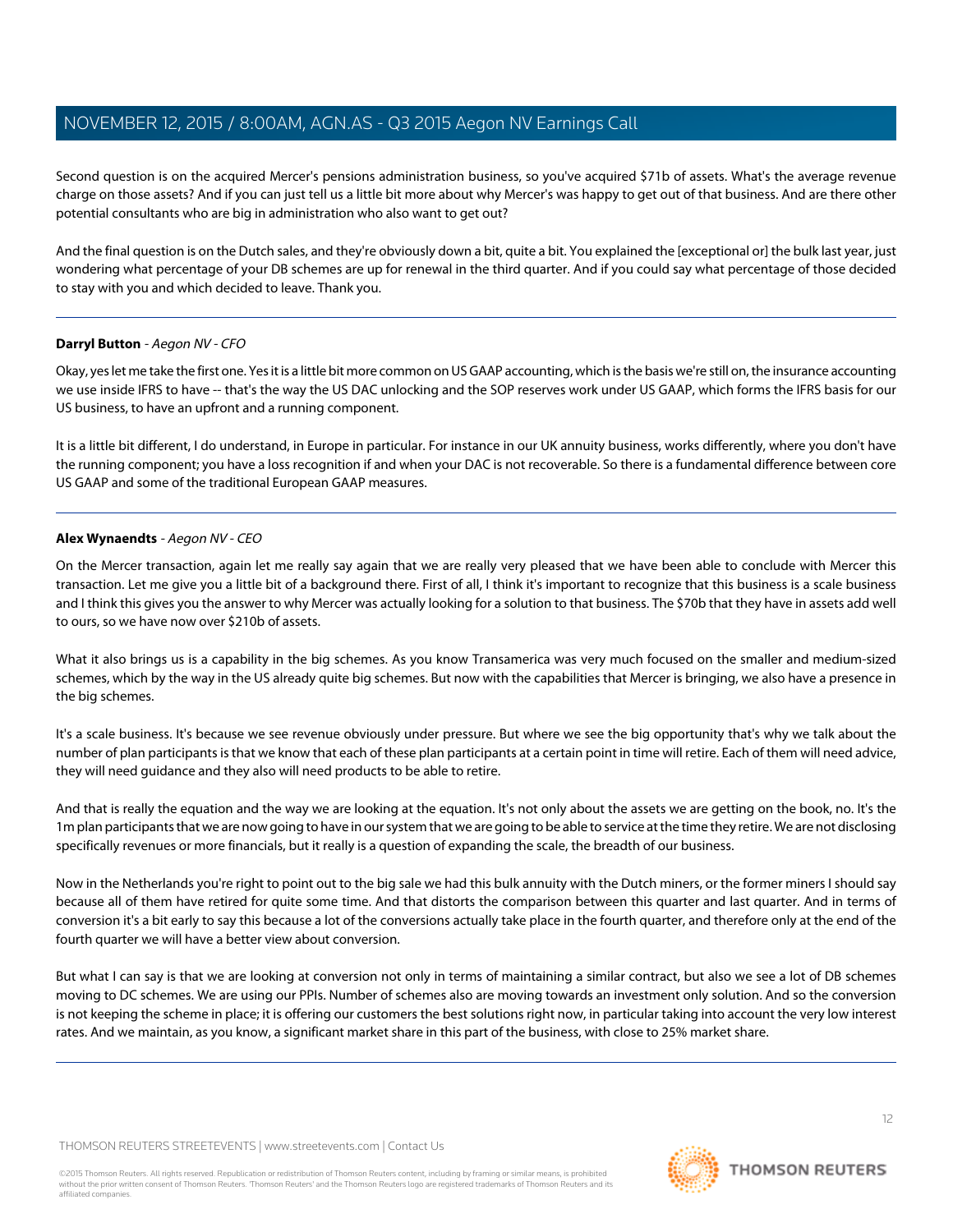## **Gordon Aitken** - RBC - Analyst

Great. Thank you.

#### **Operator**

<span id="page-12-0"></span>Mark Cathcart, Jefferies.

### **Mark Cathcart** - Jefferies - Analyst

Yes, I've got a couple of questions. Darryl, you mentioned that you've been driving the company towards a higher level of governance. And now that you're a G-SIFI company, do you think at all that your governance, wider governance needs modernizing? And I'm talking about the foundation that's there to protect the interests of the employees, the shareholders and the policyholders. I understand, and correct me if I'm wrong, that 16 of the 17 on the board are Dutch and one is Canadian, and I noticed that you sold your Canadian business last year. So I'm just wondering do you think the composition of a foundation is appropriate now for a global G-SIFI company.

And the second question is that obviously a year ago at Q2 we were told there were going to be Q3 charges, but there was going to be no drag on earnings going forward. But there was a drag on earnings going forward. We were told at the beginning of this year that it was really lower level stuff that was going to be impacting the profitability in terms of modeling changes, but the modeling changes was high if higher I believe than they were a year ago. In addition to which you've now got this drag of EUR100m. So it would suggest that management have got a very low visibility on the future earnings potential of their company.

And I'm just wondering where does responsibility within your Group lie? Is it with the Chief Risk Officer? And I notice that the Chief Risk Officer has held that role since 2003.

And the third question is in relation to your cheerfulness that your return on equity would be at over 8% without these exceptionals. But how can we possibly trust that we ever get to over 8% if the underlying underlying always comes through 30% to 40% lower in terms of the net income. So those are my questions. Thanks.

# **Alex Wynaendts** - Aegon NV - CEO

Mark, let me start by answering a number of your questions in relation to the Aegon Association. It's not a foundation, it's an association. Just to remind you the context. The Aegon Association was established when two companies merged, a stock company and a mutual company in 1983, and the interest of the mutual company were transferred in the Association.

The Aegon Association is a legitimate shareholder like any other shareholder. Owns around 15% of the economic rights and it's a shareholder which according to the articles of association, which are public, they need to look after the interests of all stakeholders related to Aegon. That means our customers, that means our shareholders and that means our employees.

Now in terms of the question on responsibility around earnings --

# **Mark Cathcart** - Jefferies - Analyst

Yes, sorry just going back to those, but why are all the members Dutch when it's a global company now? Why can't you enlarge the remit of who can actually sit on the board? Why is it people in the Dutch legal profession? Because this could effectively be a blocking shareholder and I'm just wondering if you really believe that's the best corporate governance for the Group as a G-SIFI company, because your policyholders are global not Dutch.

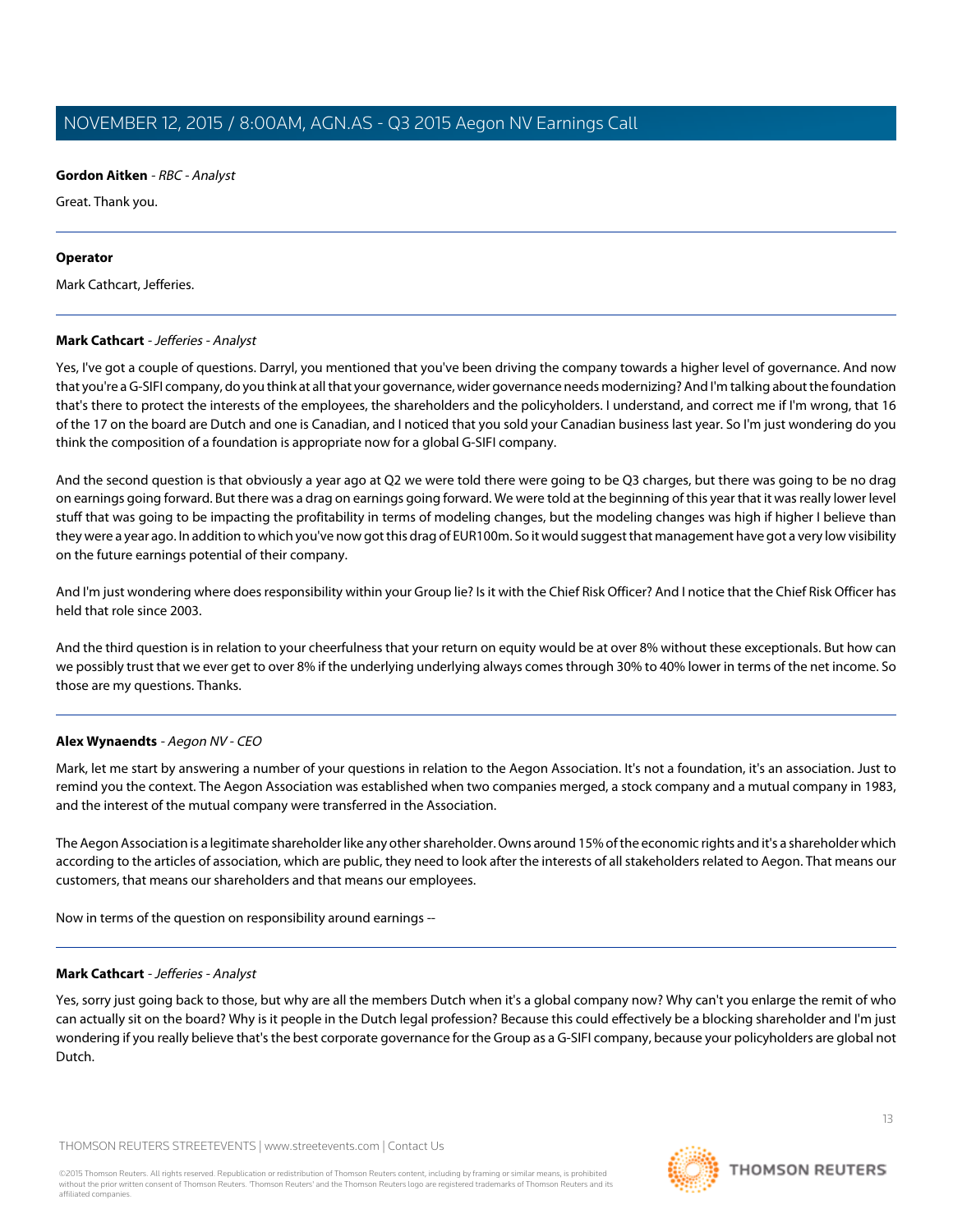# **Alex Wynaendts** - Aegon NV - CEO

Mark, as I explained, the Association comes from the merger of two Dutch entities in 1983, a mutual Dutch entity, AGO, and a Dutch entity called Ennia together. It's not surprising that if they came from a merger from two Dutch entities here in Holland that you have most of the board members that are Dutch.

# **Mark Cathcart** - Jefferies - Analyst

Yes, but you've evolved into a global company. Your company was predominantly Dutch back in 1983.

# **Alex Wynaendts** - Aegon NV - CEO

Again, the Association has clear articles of association. As I said, they have to look after the interests of all stakeholders and they are looking after the interests of all stakeholders.

Now in terms of future earnings, clearly we are disappointed that we have seen a drag on earnings from model changes, from assumption changes. I think it's important that you recognize, as Darryl has said, that most of the impact is coming from our universal life business. That's a book of business that's been put in place -- has been in place for quite some time. A lot of them has been acquired end of 1990's early 2000 and today what we are doing is to try to ensure that we have models and assumptions that we are effectively aligning as close as possible with the reality.

And it's our collective responsibility, and probably I am the first one responsible, for ensuring that we have good models, that we are transparent about how we deal with our models, but also that we ensure that our long-term assumptions are as close as possible to reality. That is really our responsibility and we are sticking to that responsibility.

And that's why you see also that it does lead to some changes. And obviously we would like -- we would have preferred not to have these changes. Let me repeat to you again. In January, January 13, so we don't need to be very patient anymore you will hear from us very clear plans as to what we will be doing to further enhance our returns. I hope this helps.

# **Mark Cathcart** - Jefferies - Analyst

Yes, yes. Thank you.

# <span id="page-13-0"></span>**Operator**

Nick Holmes, Societe Generale.

# **Nick Holmes** - Societe Generale - Analyst

Hi there. Thanks very much. I had a couple of questions on Solvency II. The first is can you tell us what you think of [Jofers] new guidance on the US equivalents? They're saying 150% RBC coverage, which one of your competitors is using. And I just wondered, have you asked the DNB to revisit their decision to increase your ratio from 200% to 250% in the light of this guidance?

And then second question is coming back on your capital plans once you have Solvency II in place. I wondered could you tell us, if you are at the bottom end of the range, say at 140%, what are the implications, can you share with us at the moment do you think, for dividend for the share buyback to do with the Association? I think William asked that question about the share buyback. Is that something that you think you would still be committed to even if your ratio on January 13 is at the lower end of your guidance range? Thanks very much.

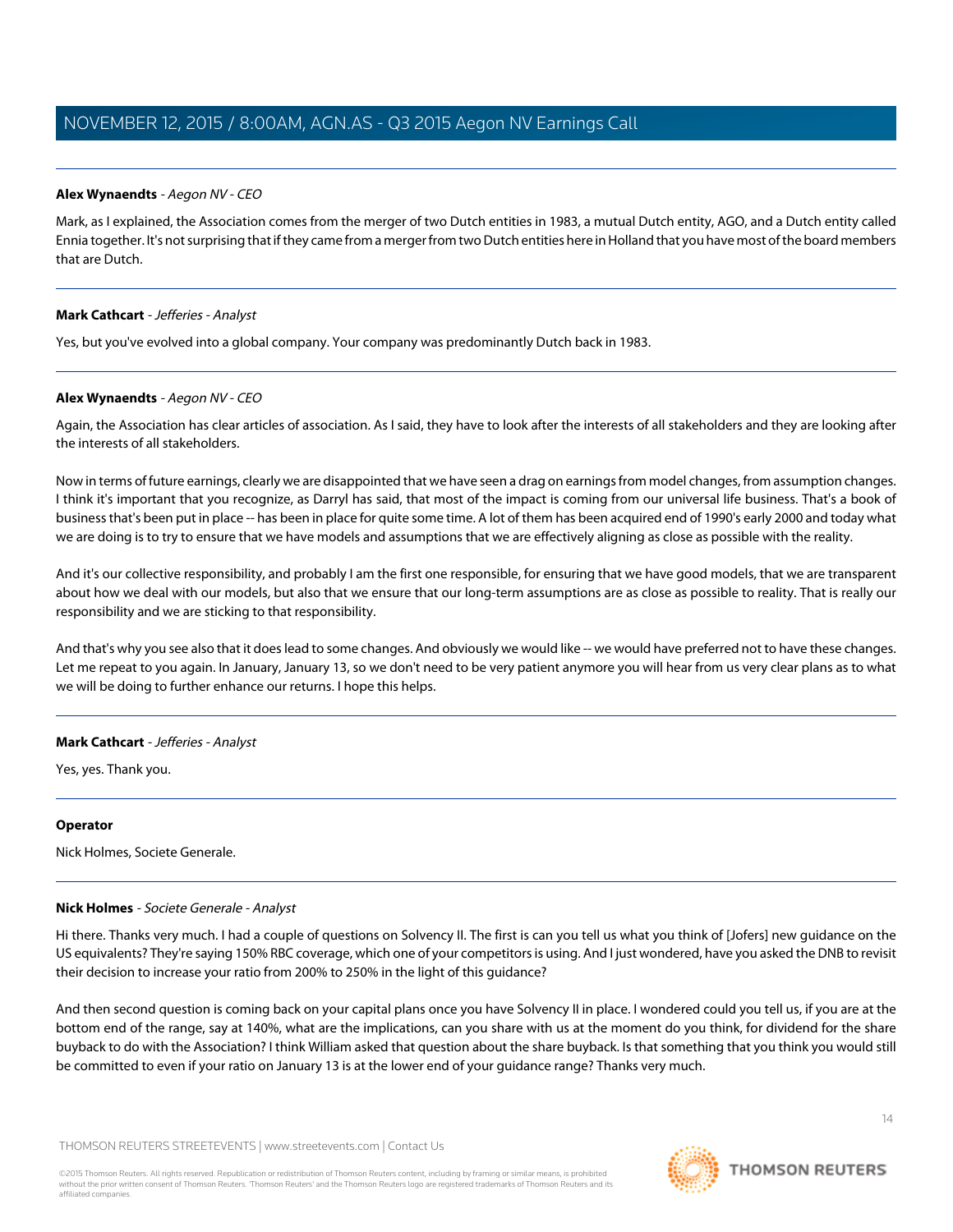# **Darryl Button** - Aegon NV - CFO

Yes Nick. This is Darryl. On the Solvency II, on the question on the 150% calibration, the answer is no, we have not gone back. The 250% calibration is set and that's an agreement that we have with the Dutch Central Bank. I'm well aware that others are using a lower number. In fact actually I think the one you're talking about will be increasing to get to the 150% level.

It shows a little bit of where the Dutch Central Bank has wanted to calibrate our capital ranges back into. I think it also shows that some of the rigor and discipline that we put through on the European side as well in that when we look at those ranges and we look at that 140% to 170% Group range that we put out there, we think that that's a very tolerable and acceptable range to pay dividends, manage capital and operate the Company. So I think it's a little bit of level-setting in terms of what is an acceptable outcome. And the acceptable outcome itself is a function of how much rigor went underneath the calculations in the first place.

So I'm a little cautious. I'm not going to talk a lot about the capital plans and what if this and what if that on dividends. That's what January 13 is for. And in part because as we finish up the Solvency II calculations I will be having several conversations with the Dutch Central Bank around the outcomes and what that means for our capital plans and dividend policy. So those are still I would say dialogues in motion, which is why we scheduled January 13 for when we did.

#### **Nick Holmes** - Societe Generale - Analyst

Okay. So just a quick follow up, you say that the 140% to 170% range is a robust level. In broad principle, would you say at this stage that if you are at the lower end of it, taking into consideration that your RBC ratio is at 250%, others are at 150%, would you say that if you were to come at 140% then that would be commensurately a better ratio than some other peers, and that therefore your dividend prospects, your capital plans would not be impaired?

# **Darryl Button** - Aegon NV - CFO

Yes, I think on the one specific point you're raising, I think it's absolutely fair to say if we were to change the 250% down to a 150% then I think you would see the 140% to 170% expectation would go up along with the ratio going up. So I think it's definitely a closed loop. So you get comfortable and more comfortable with a smaller ratio when you have more rigorous capital underneath.

And on the US we have the higher conversion ratio. In the Netherlands we don't have the benefit of transitionals and other things that are in other jurisdictions. So there's not a real apples to apples and level playing field that's out there. And I think certainly in our conversations with the Dutch Central Bank they're aware of the tougher position we've taken on the US calibration, but also the fact that the Dutch market doesn't have the benefit from transitionals like some of the other markets have, and that factors into getting comfortable with the different levels of ranges. And I think that's an important part.

# **Nick Holmes** - Societe Generale - Analyst

Okay. That's great. Thanks very much.

# **Operator**

Farquhar Murray, Autonomous Research.

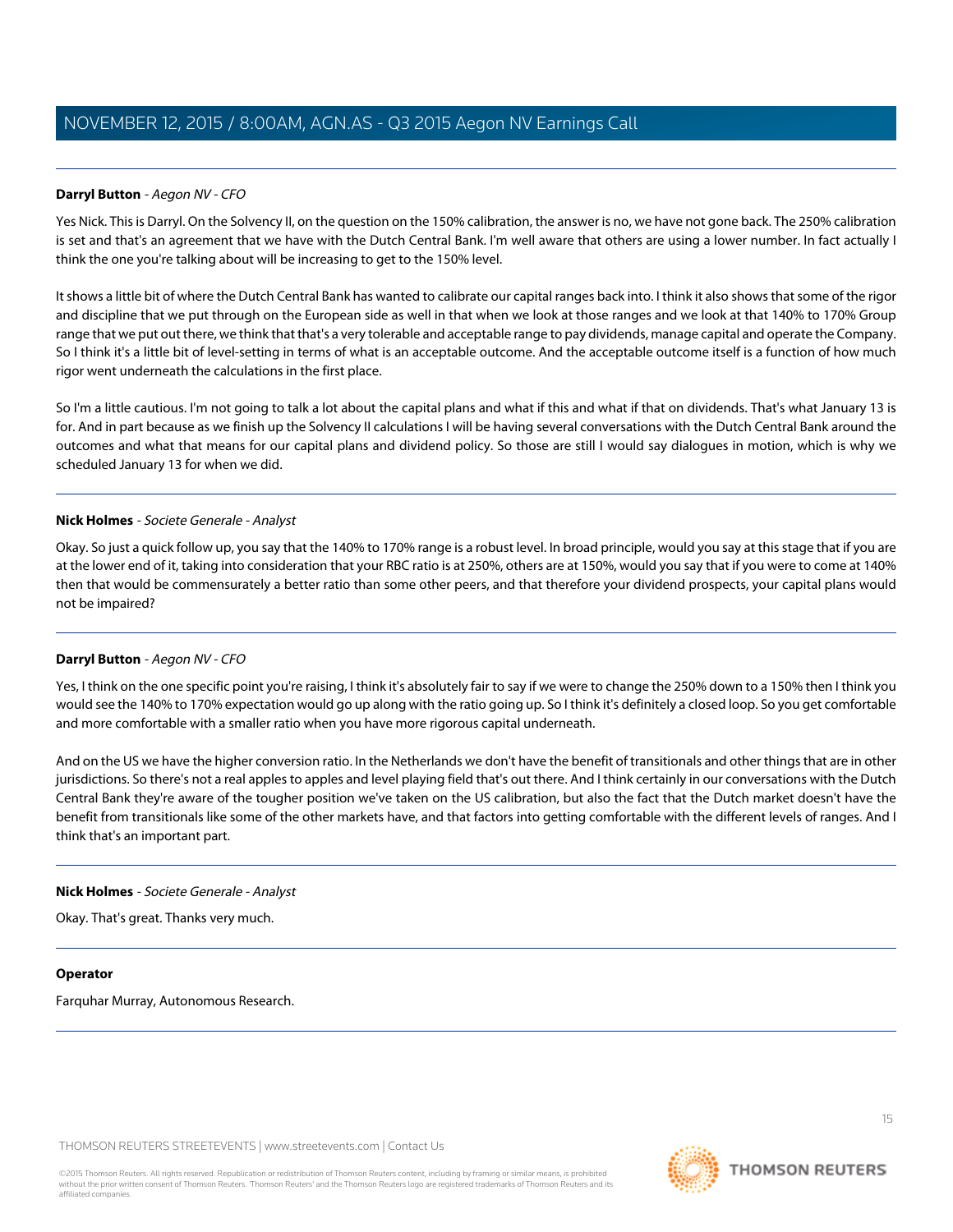### <span id="page-15-0"></span>**Farquhar Murray** - Autonomous Research - Analyst

Morning gentlemen. Just two questions if I may. Firstly, on the assumption change impact, it's obviously very clear that we are looking at EUR20m to EUR25m pre-tax per quarter on the underlying earnings. But when you say the impact on cash generation is the same magnitude do you mean EUR20m to EUR25m per quarter post-tax on cash? And why would the pre-tax figure on earnings and the post-tax figure on cash be the same? That's just what I'm trying to understand that.

And also obviously that would seem to imply the US cash guidance is now possibly falling below \$1b per annum. Is that right?

And then secondly on the S&P surplus position, I think you had previously stated that this was running at the upper of the target range because of the flattering impact from low interest rates which could obviously reverse quickly if rates rose. Has that changed particularly? Thanks.

#### **Darryl Button** - Aegon NV - CFO

Yes. Hi Farquhar. The short answer is that one is pre-tax one is after tax. The impact that we are seeing on the capital side is a little bit bigger than we were seeing on the IFRS side. They are two different accounting frameworks, so it's a little bit -- directionally they are certainly in line, but it's a little bit of a coincidence that they come back to around the same number.

What that means for operating free cash flows from the US, what it means is we are going to be right around that \$1b that you mentioned. So I think we've been running around \$275m per quarter. I see that moving to more of a \$250m per quarter level. So that's the answer on that.

On your second question on the S&P excess capital, sorry, and I missed the question in particular. The EUR600m excess capital, well, we still consider that to be at the, that's at the high end of our operating range still. So it's true that we had been in the first half of the year over and above the top end of that range and we did accelerate some dividend in the first half of the year. But we are still very much operating with a very robust RBC ratio in the US, meaning capital is fungible and we are seeing S&P excess capital towards the top end of our range. So I expect to continue to see healthy dividends flowing from the US in line with plan.

#### **Farquhar Murray** - Autonomous Research - Analyst

No, just on that second question, the second question was that I think previously you'd stated you were running at the upper end of that S&P surplus range because interest rates were very low and if they rose it could potentially reverse that. And has that changed particularly?

#### **Darryl Button** - Aegon NV - CFO

We do -- I think generally speaking that's still true. We do see and we continue to see some perverse capital numbers, if you will, as it relates to interest rates. They're not overly material. But it is easy to see EUR100m to EUR200m swings in our capital position depending on the movement of interest rates. Interest rates are going back up already as we stand here today, and that will have a significant positive economic impact in the long-term but will have a short-term capital impact on the US capital ratio. But it will be -- but these are moderate numbers. These are in the EUR100m to EUR200m kind of ranges.

### **Farquhar Murray** - Autonomous Research - Analyst

Okay. Thanks very much.

#### **Alex Wynaendts** - Aegon NV - CEO

Farquhar, I'd like to remind you that the question on the cash flows is three measures that we'll be announcing in January 13.

THOMSON REUTERS STREETEVENTS | [www.streetevents.com](http://www.streetevents.com) | [Contact Us](http://www010.streetevents.com/contact.asp)



**THOMSON REUTERS**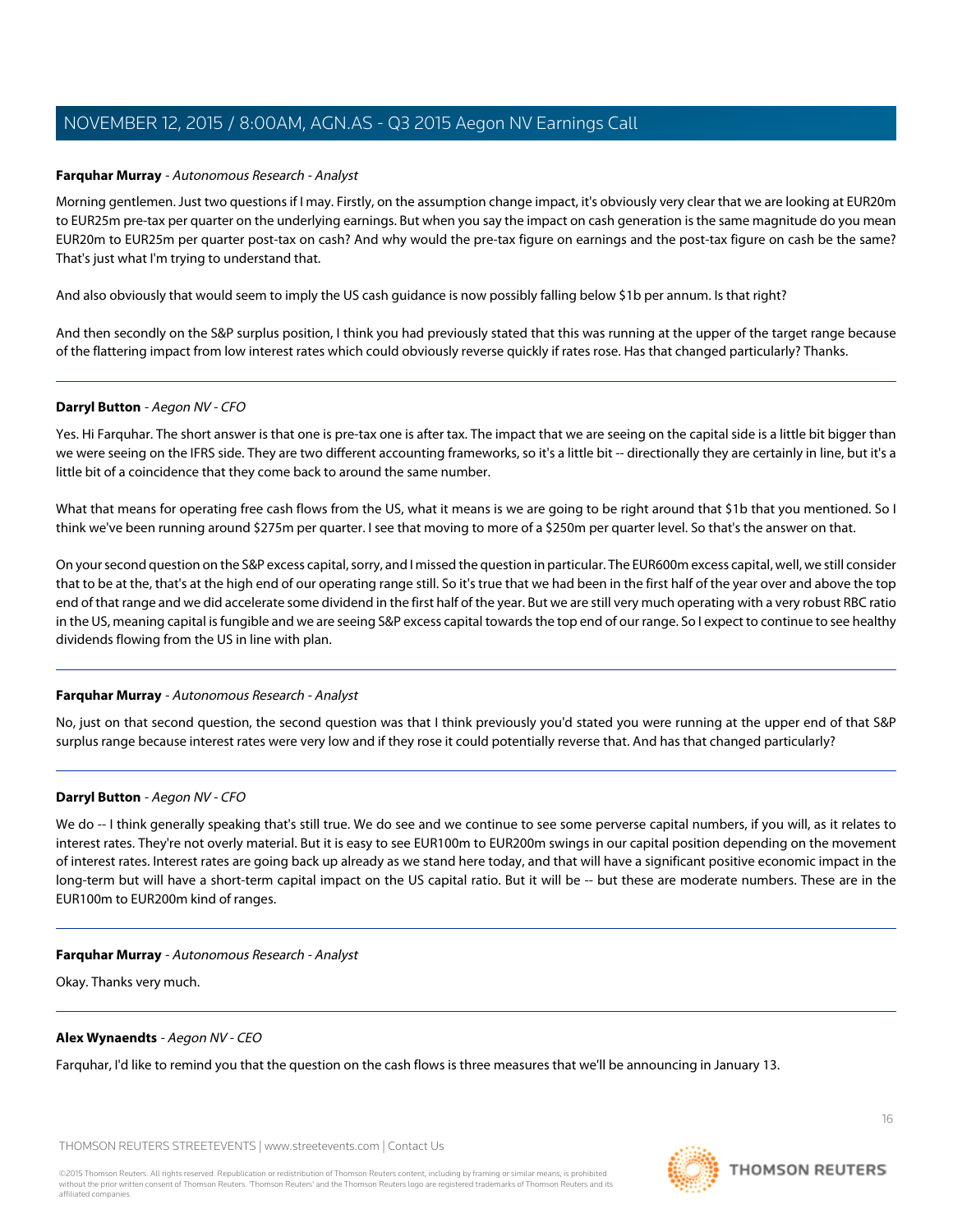### **Farquhar Murray** - Autonomous Research - Analyst

Yes.

# **Operator**

<span id="page-16-0"></span>Steven Haywood, HSBC.

# **Steven Haywood** - HSBC - Analyst

Good morning everyone. I just wanted to follow up on a couple of questions that were asked earlier. Just to double-check that how many recurring charges have you now got in your underlying result, because you announced the EUR20m negative one per quarter last year and you've got the EUR20m to EUR25m this year. Is that all of the recurring charges that we have going through the underlying result? And do you think or is there any chance or possibility that these can be reversed in the future?

And then on model updates can you just give us an idea of how many are left to do? And do you have a process or a plan to implement a model review process going forwards on an ongoing basis or do you know how many years it will be until your next model update process? Thank you.

# **Darryl Button** - Aegon NV - CFO

Yes, hi Steven. You're correct on the recurring, so it is the \$25m that we indicated last year at this time, and it's the EUR20m to EUR25m that we are indicating here this time. So those are the only two components that we have. Obviously I want to reiterate the message that Alex mentioned earlier is that we will be in January coming to you with a broader set of management action plans which are not factored into those run rates at that point. But those are the two impacts from last year and this year.

In terms of the model updates, we are two years into this program and we still have a series of smaller and mid-sized models that still have to be reviewed this year. I will say that I've seen the experience coming off of those to be much more neutral in terms of some positives and negatives and equal chance of offsetting. So my expectation is still small on those.

The exception being, and again reiterating what I said earlier, the universal life is where we've seen the low interest rate environment combined with the complexity of the guarantees where our modeling has not kept up with what is required to get that optionality value appropriately through, and that's why we've taken the charges in this quarter.

# **Steven Haywood** - HSBC - Analyst

Yes, just following up on the first bit, is there any chance of the recurring impact being reversed in the earnings?

# **Darryl Button** - Aegon NV - CFO

Well, yes, I think you're going to see some -- these are the outcome of the model and assumption update reviews. And again in January we'll be discussing around broader management plans that are going to -- that will address the earnings and the overall ROE comment that Alex said and what our plans are to get the returns to the organization up in the near to medium term.

# **Steven Haywood** - HSBC - Analyst

Okay. I understand. Thank you.